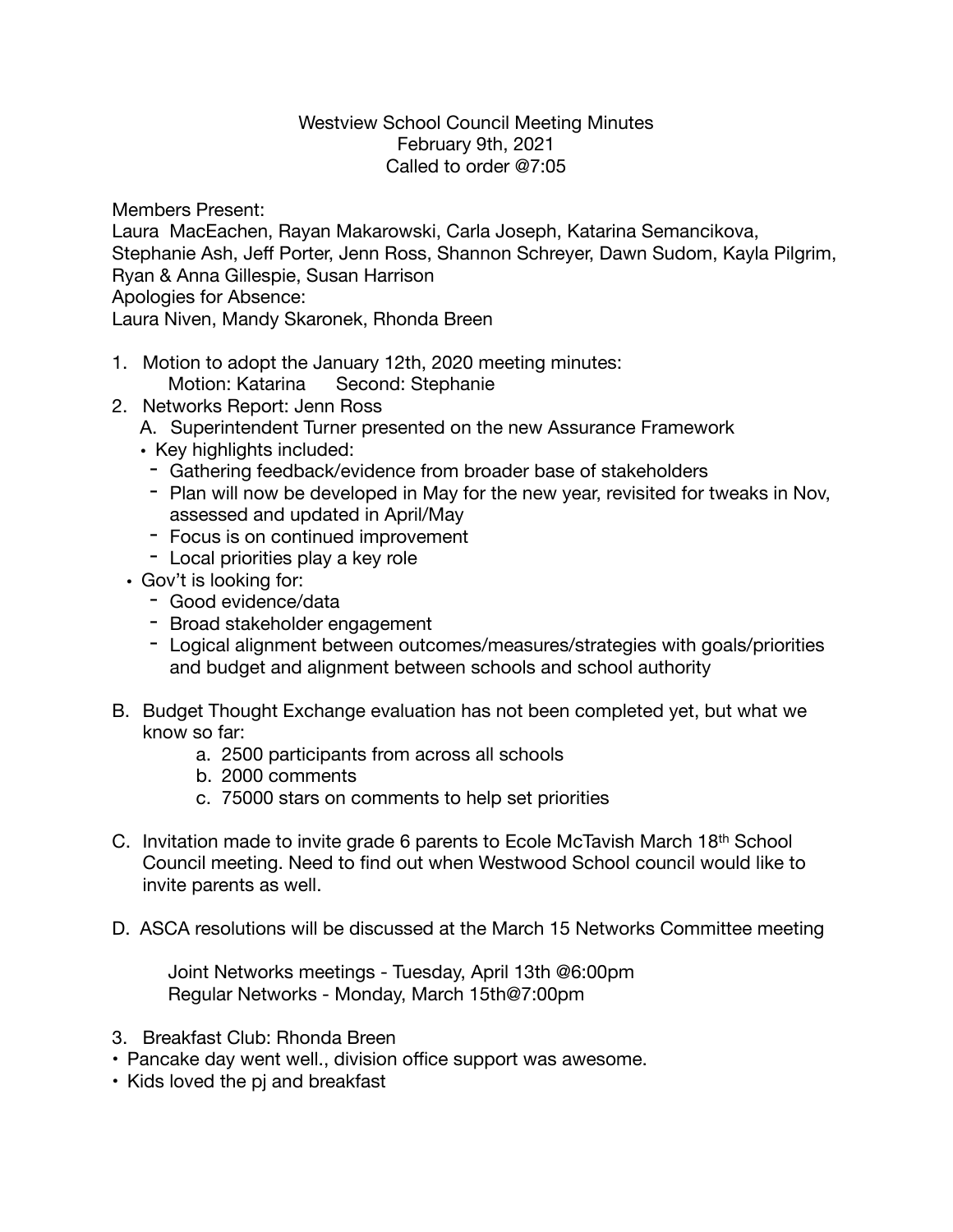- 4. Old Business:
	- 1. Parking lot issues: still ongoing. Has RCMP been around yet?
- Not in the afternoon yet. Worried about the amount of tickets that might get handed out if they did come after school. They might hand out to all parents waiting in the bus loop.
- People do seem more mindful of the walking students, and less students walking with the cold temps.
- 5. New Business:
	- 1. Accountability Pillar results (Jeff)
- Results all good. Testing results are from previous year. Attendance is great, superintendent was impressed.
	- 2. 2021/2022 ECDP and Kindergarten (Kayla & Dawn)
- Virtual open house, zoom on March 4th for ECDP. Slideshow and then 10 minute zoom window sign up to meet the teacher. Thursday the 18 & 19 for K.Registration is open already. Spread the word.
	- 3. ASCA virtual conference and AGM April 23-25. Registration opens Feb. 15th. Anyone interested in being our representative? <https://www.albertaschoolcouncils.ca/about/annual-conference>
- 6. Next Meetings:

March 9th, April 13th, May 11th, June 8th (AGM)

7. Motion to adjourn: 7:28pm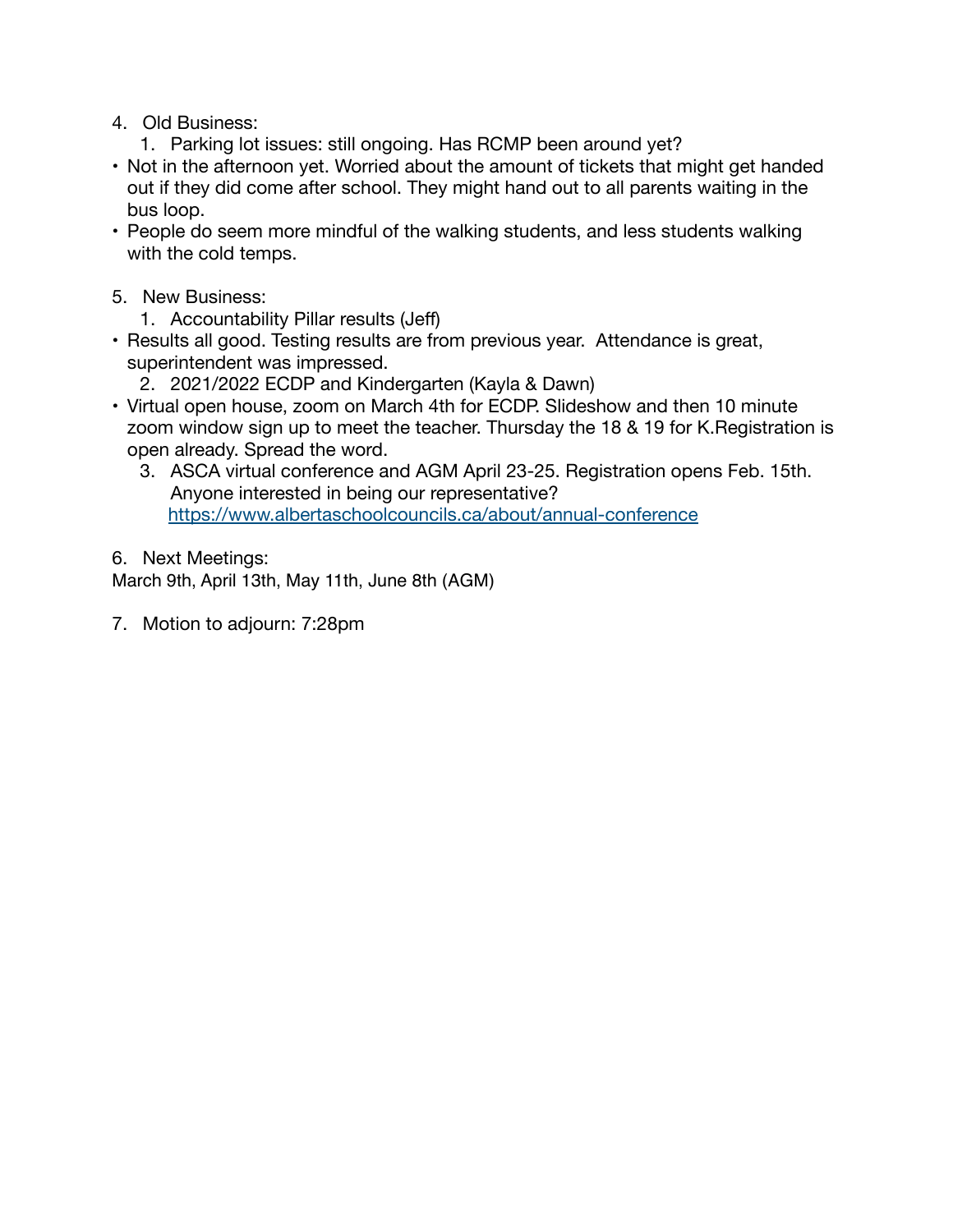## **Accountability Pillar Overall Summary** School: 1848 Westview School 3-Year Plan - May 2020

Alberton

|                                                                                   |                                                |                          | Westview School     |                        |                   | Alberta                    |                        |             | <b>Measure Evaluation</b> |           |
|-----------------------------------------------------------------------------------|------------------------------------------------|--------------------------|---------------------|------------------------|-------------------|----------------------------|------------------------|-------------|---------------------------|-----------|
| <b>Measure Category</b>                                                           | <b>Measure</b>                                 | Current<br><b>Result</b> | Prev Year<br>Result | Prev 3 Year<br>Average | Current<br>Result | Prev Year<br><b>Result</b> | Prev 3 Year<br>Average | Achlevement | Improvement               | Overall   |
| Safe and Caring Schools                                                           | Safe and Caring                                | 94.7                     | 95.9                | 93.7                   | 89.4              | 89,0                       | 89.2                   | Very High   | Maintained                | Evcetlent |
|                                                                                   | Program of Studies                             | 86.1                     | 86,7                | $\frac{3}{5}$          | 82.4              | 02.2                       | 92.0                   | Very High   | Malntained                | Excellent |
| Student Learning Opportunities                                                    | Education Quality                              | 94.0                     | 1.76                | 93.8                   | 90,3              | 90.2                       | 90,1                   | Very High   | Maintained                | Excellent |
|                                                                                   | Drop Out Rate                                  | ĝ                        | n/a                 | n/a                    | 2.7               | 2.6                        | 2,7                    | n/a         | n/a                       | n/a       |
|                                                                                   | High School Completion Rate (3 yr)             | n/a                      | n <sup>a</sup>      | n/a                    | 79.7              | 79.1                       | 78.4                   | n/a         | n/a                       | n/a       |
| Student Learning Achievement (Grades K-9)                                         | PAT: Acceptable                                | 82.8                     | 80.2                | 80.2                   | 73.8              | 73,6                       | 73.6                   | fi<br>fi    | Maintamed                 | Good      |
|                                                                                   | <b>PAT: Excellence</b>                         | 12.1                     | G.O                 | 6.7                    | 20.6              | 19.9                       | 19.6                   | LmN         | Maintained                | lasue     |
|                                                                                   | <b>Diploma: Acceptable</b>                     | n'a                      | r/a                 | n/a                    | 83.6              | 83.7                       | 83.1                   | n/a         | n/a                       | n/a       |
|                                                                                   | Diploma: Excellence                            | n <sup>ia</sup>          | n/a                 | n/a                    | 24.0              | 24.2                       | 22.5                   | n/a         | n/a                       | n/a       |
| Student Learning Achievement (Grades 10-12)                                       | Diploma Exam Participation Rate (4+ Exams)     | ត្តិ                     | n/a                 | P,                     | 56.4              | 56.3                       | 55.6                   | n/a         | n/a                       | n/a       |
|                                                                                   | <b>Rutherford Scholarship Eligibility Rate</b> | n/a                      | n/a                 | n <sup>la</sup>        | 66.6              | 64.8                       | 63.5                   | n/a         | n/a                       | n/a       |
|                                                                                   | Transition Rate (6 yr)                         | ាំ                       | n'a                 | ្ទឹ                    | 60.1              | 59.0                       | 58.5                   | n/a         | 웉                         | n/a       |
| Preparation for Lifelong Learning, World of Work, Nork Preparation<br>Citizenship |                                                | 81.0                     | 90.9                | 85,2                   | 34.1              | 33.0                       | 82.7                   | fligh       | Maintained                | Geod      |
|                                                                                   | Citizenship                                    | 91.4                     | <b>92.1</b>         | 88.5                   | 3.3               | 82.9                       | 83,2                   | Very High   | Maintained                | Excellent |
| Parental Involvement                                                              | Parental Involvement                           | 90,9                     | 93.3                | 88.0                   | 81.8              | 81.3                       | 81.2                   | Very High   | Maintained                | Excellent |
| Continuous Improvement                                                            | School Improvement                             | 843                      | 1,7                 | 91.8                   | 81.5              | 51.0                       | 80,8                   | Very High   | Declined                  | Good      |
|                                                                                   |                                                |                          |                     |                        |                   |                            |                        |             |                           |           |

Notes:

n, Data values been suppersed where the number of respondents backled than 6. Suppression is metable with an asterist (").<br>2. Overall eventuations in the suppose of response than 5. Suppression is metable than the metable

7. Particle active in Digition and the substituted by the mexic was become to the control of the digition should be used when insurance ware warrely and the applied to more activable in cases when in provide the computati

Report Generated: Apr 25, 2020<br>Locked with Suppression for May 2020

Report Version 1,0<br>Data Current as of Mar 29, 2020

 $\overline{\mathbf{C}}$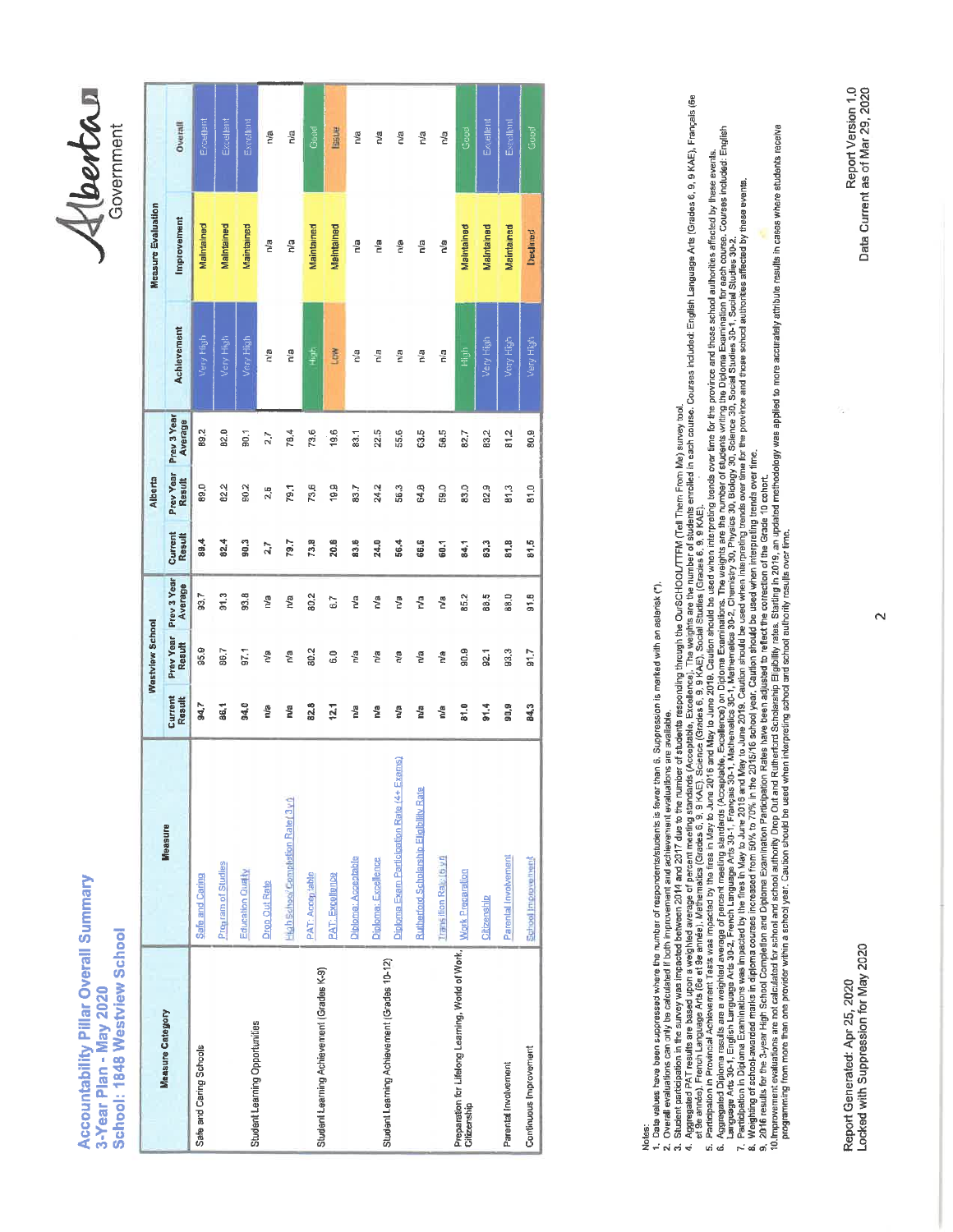## WSPA Meeting Minutes February 9th, 2021 Called to order @ 7:30pm

Members Present:

Laura MacEachen, Rayan Makarowski, Carla Joseph, Katarina Semancikova, Stephanie Ash, Jeff Porter, Jenn Ross, Shannon Schreyer, Dawn Sudom, Kayla Pilgrim, Ryan & Anna Gillespie, Susan Harrison Apologies for Absence: Laura Niven, Mandy Skaronek, Rhonda Breen

- 1. Motion to adopt the January 12th, 2020 meeting minutes: Motion: Rayan Second: Susan
- 2. Treasurers Report:

Casino \$6,264.66 **General \$5,338.61** 

- No outstanding expenses, only pink shirt day funds incoming
- Reports attached
- 3. Requests for Funding
	- 1. Requestor: Kayla Pilgrim for Kindergarten
	- Primary Phonics Bundles. Includes 10 reader and teacher guide per bundle. Would like 6 level bundles. \$61.99 each bundle plus shipping. Total of \$401.94 Motion: Rayan **Brand Second Jenn** 
		- 2. All Staff, teacher convention funds.
	- Not required this year with online convention
	- Teachers may request items after convention and will be dealt with on a case by case basis.
		- 3. Hot lunch website renewal
	- \$300 for yearly renewal fee. Motion: Christine **Second Jenn**
- 4. Fundraising events & updates:
	- 1. Pink shirt day update and final tally
	- Approximately \$400 raised
	- Some other solutions will be doing a virtual presentation.
		- 2. Growing smiles Spring flowers dates
	- Delivery date for May 7th
	- Set up ordering early, beat other schools and organizations if we can.
		- 3. Westwood student sweater/tshirt fundraiser. Spring idea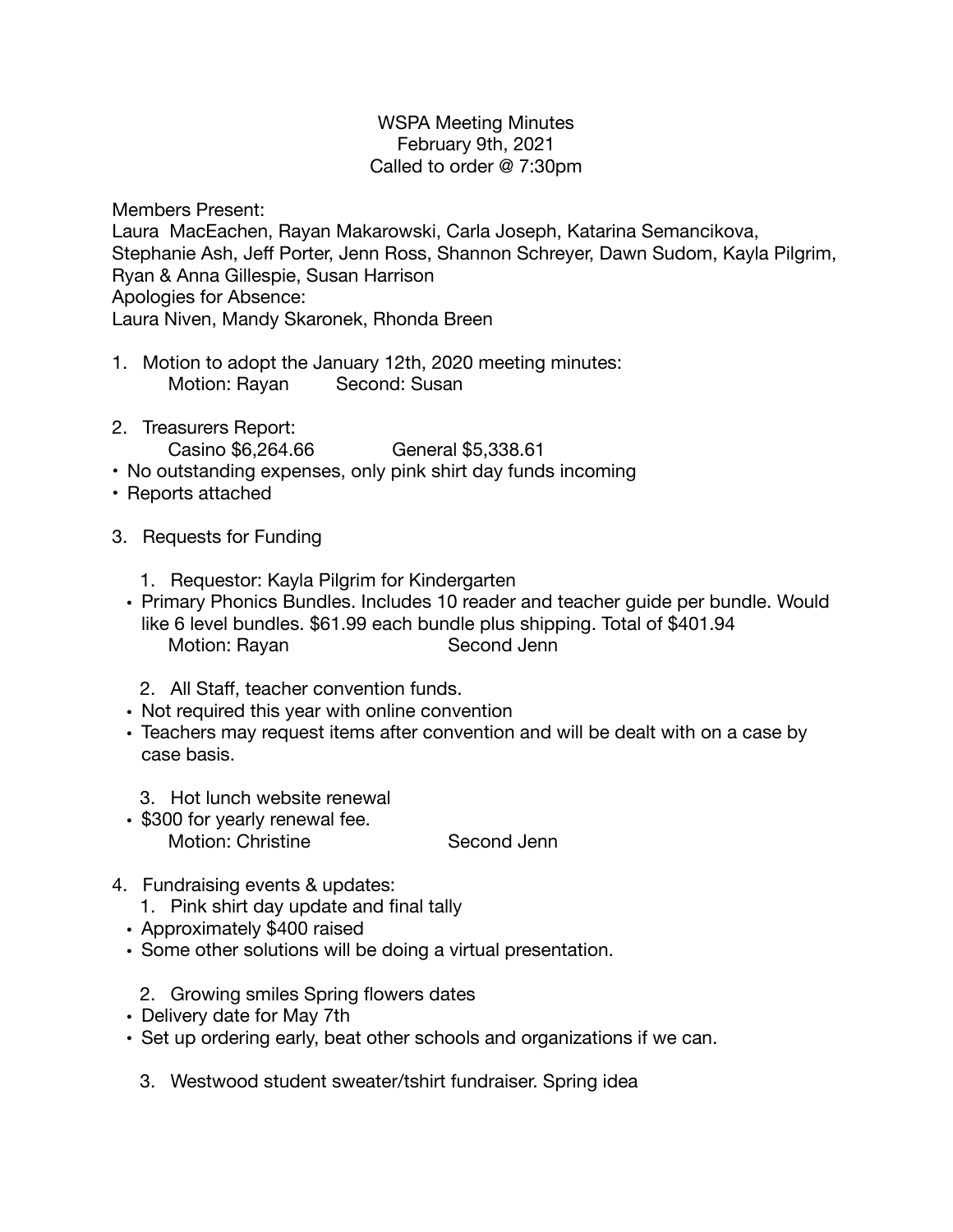- 5. Old Business:
	- 1. Hot Lunch website renewal
	- pay for 21/22 with full configuration, recieve the rest of 20/21 free. \$560 value for \$300
	- Laura MacEachen volunteered to help with the set up of hot lunch for next year.
- 6. New Business:
	- 1. Teacher appreciation ideas
	- Can drop off items for delivery to staff
	- ideas: book, lunch, treats
	- Directors group chat to finalize

Next Meetings: March 9th, April 13th, May 11th, June 8th (AGM)

7. Motion to adjourn: 7:51pm Carla & Laura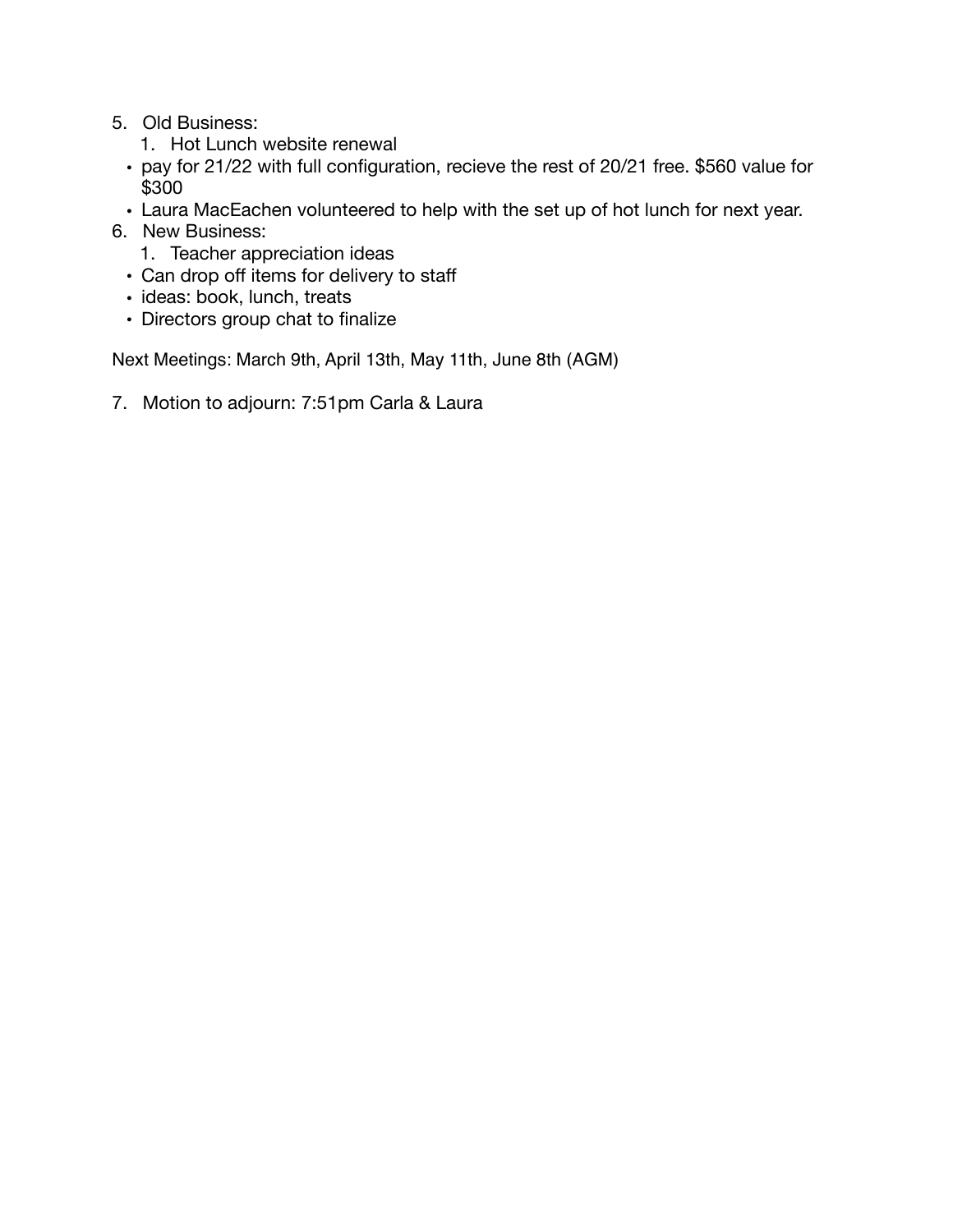## WSPA Financials 2020 - 2021 working on.xlsx

Casino 2020 - 2021

| Date                      |     | Account Cheque # Classification | <b>Description</b>                                 | <b>Balance</b> | <b>Deposit</b> | Withdrawl  |
|---------------------------|-----|---------------------------------|----------------------------------------------------|----------------|----------------|------------|
| May 25, 2020 Casino       |     | Opening                         | Balance                                            | \$12.040.27    |                |            |
| May 28, 2020 Casino       | 808 |                                 |                                                    |                |                | \$649.38   |
| June 1, 2020 Casino       | 807 |                                 |                                                    |                |                | \$78.75    |
| June 16, 2020 Casino      | 797 |                                 |                                                    |                |                | \$90.13    |
| June 25, 2020 Casino      |     | <b>Bank Charges</b>             | Cheque image Fee                                   |                |                | \$2.50     |
| June 25, 2020 Casino      |     | <b>Bank Charges</b>             | Monthly fee                                        |                |                | \$4.00     |
| June 25, 2020 Casino      |     | Opening                         | Balance                                            | \$11,215.51    |                |            |
| July 24, 2020 Casino      |     | <b>Bank Charges</b>             | Monthly fee                                        |                |                | \$4.00     |
| July 24, 2020 Casino      |     | Opening                         | Balance                                            | \$11.211.51    |                |            |
| August 25, 2020 Casino    |     | <b>Bank Charges</b>             | Monthly fee                                        |                |                | \$4.00     |
| August 25, 2020 Casino    |     | Opening                         | Balance                                            | \$11,207.51    |                |            |
| September 25, 2020 Casino |     | <b>Bank Charges</b>             | Monthly fee                                        |                |                | \$4.00     |
| September 25, 2020 Casino |     | Opening                         | Balance                                            | \$11,203.51    |                |            |
| October 9, 2020 Casino    |     |                                 | 809 Teaching Resources Scholastic - Guided Reading |                |                | \$3,738.60 |
| October 23, 2020 Casino   |     | Deposit                         | Game Host Ltd. - Refund of Casino Expenses         |                | \$1,990.53     |            |
| October 23, 2020 Casino   |     | <b>Bank Charges</b>             | Cheque image Fee                                   |                |                | \$2.50     |
| October 23, 2020 Casino   |     | <b>Bank Charges</b>             | Monthly fee                                        |                |                | \$4.00     |
| October 23, 2020 Casino   |     | Opening                         | Balance                                            | \$9,448.94     |                |            |
| October 28, 2020 Casino   |     | 810 Casino Expense              | Clearwater Café - Casino Concession                |                |                | \$255.93   |
| October 28, 2020 Casino   |     | 811 Casino Expense              | Nicole Daley - Casino Advisor Fee                  |                |                | \$1,734.60 |
| November 20, 2020 Casino  |     | 812 Teaching Resources          | Kitchen for Mrs. Pilgrim                           |                |                | \$227.84   |
| November 20, 2020 Casino  |     | 813 teaching Resources          | Tool Workshop for Mrs. Pilgrim                     |                |                | \$148.81   |
| November 20, 2020 Casino  |     | 814 teaching Resources          | Magna Tiles for Mrs. Sudom                         |                |                | \$34.38    |
| November 20, 2020 Casino  |     | 815 teaching Resources          | Magna Tiles for Mrs. Sudom                         |                |                | \$125.99   |
| November 25, 2020 Casino  |     | <b>Bank Charges</b>             | Cheque image Fee                                   |                |                | \$2.50     |
| November 25, 2020 Casino  |     | <b>Bank Charges</b>             | Monthly fee                                        |                |                | \$4.00     |
| November 25, 2020 Casino  |     | Opening                         | Balance                                            | \$6.914.89     |                |            |
| December 24, 2020 Casino  |     | <b>Bank Charges</b>             | monthly fee                                        |                |                | \$4.00     |
| December 24, 2020 Casino  |     | opening                         | Balance                                            | \$6,910.89     |                |            |
| January 12, 2021 Casino   |     | 816 teaching Resources          | Books for Mrs. Sudom                               |                |                | \$305.47   |
| January 12, 2021 Casino   |     | 817 teaching Resources          | Supplies for Mrs. Bonenfant                        |                |                | \$334.26   |
| January 25, 2021 Casino   |     | <b>Bank Charges</b>             | Cheque image Fee                                   |                |                | \$2.50     |
| January 25, 2021 Casino   |     | <b>Bank Charges</b>             | Monthly fee                                        |                |                | \$4.00     |
| January 25, 2021 Casino   |     | opening                         | Balance                                            | \$6,264.66     |                |            |